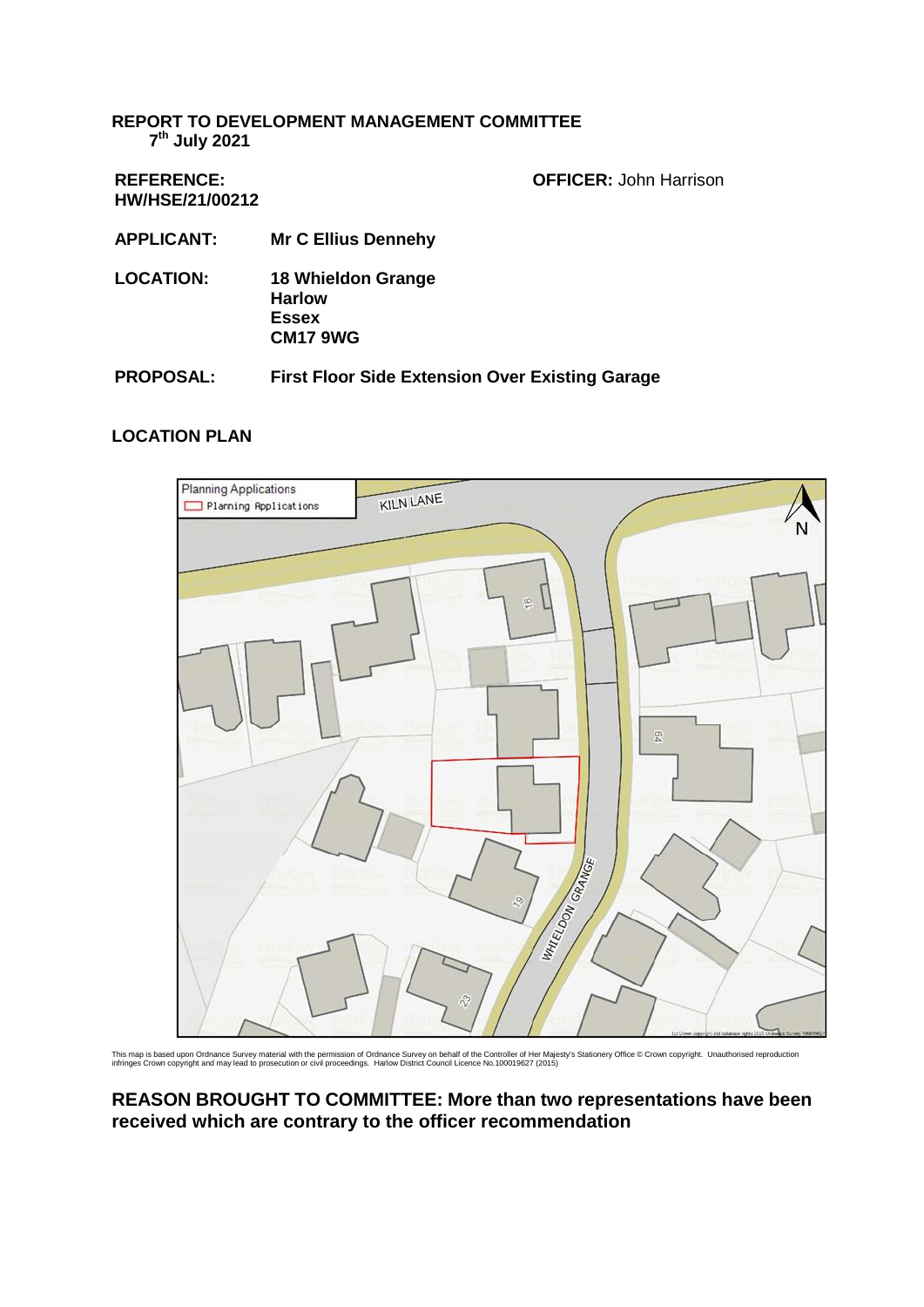### **Application Site and Surroundings**

The application property is a three-bedroomed detached house, located close to the junction with Kiln Lane. The property is the middle one of three houses on the west side of Whieldon Grange. These houses have a similar design when viewed from the front. . Though of the same basic design the three houses are finished in different materials and the one to the north, number 17, is handed, i.e. a mirror image, compared with the other two. They are built with gabled ends and a roof ridge running parallel to the road. In addition they have a prominent first-floor gabled feature on the front elevation which has an open area underneath which gives protection to the front door. The houses also have an attached garage, on the northern side in the case of 18 and 19 and the southern side in the case of 17.

The garages have their roof ridges parallel to the road so the roof shape echoes that on the main house. The garages are set well back behind the main front wall of the houses with their front walls almost directly below the roof ridge of the houses, in the case of 18 a distance of 3.5 metres from the main front wall of the house and over 6 metres from the back of the pavement. Between 17 and 18's garages is a metre wide footpath which provides access to the two houses' rear gardens. Although it provides access to both gardens, it belongs to number 18 and the occupiers of number 17 have a right of way across it. This has been verified from 18's deeds.

The houses have relatively small rear gardens; the distance from the main rear wall of 18 to the rear boundary being 9 metres. There is, however, a single-storey element projecting from 18's rear wall, which lines up with the rear wall of the garage, i.e. the garage and this projecting element form an L-shaped part which "wraps around" the two-storey house.

Whieldon Grange is a relatively narrow road, being 4.5 metres in width and is the subject of a 20mph speed limit. The site is not in a Conservation Area and isnot close to Listed Buildings.

#### **Details of the Proposal**

The application is for a first-floor extension over the garage to provide an additional bedroom with an en suite behind. This would be 3 metres wide and 5.65 metres deep. The additional height resulting from the development would be 2.55 metres. The roof would have the same pitch and form as the existing garage roof and the house. The ridge would be set below the roof ridge of the house. There would be a large window at the front and a smaller one to serve the en suite at the rear. The application indicates that matching materials will be used.

# **RELEVANT PLANNING HISTORY**

There is no relevant planning history.

# **CONSULTATIONS**

## **Internal and external Consultees**

No Comment Received.

## **Neighbours and Additional Publicity**

Number of Letters Sent: 6 Total Number of Representations Received: 2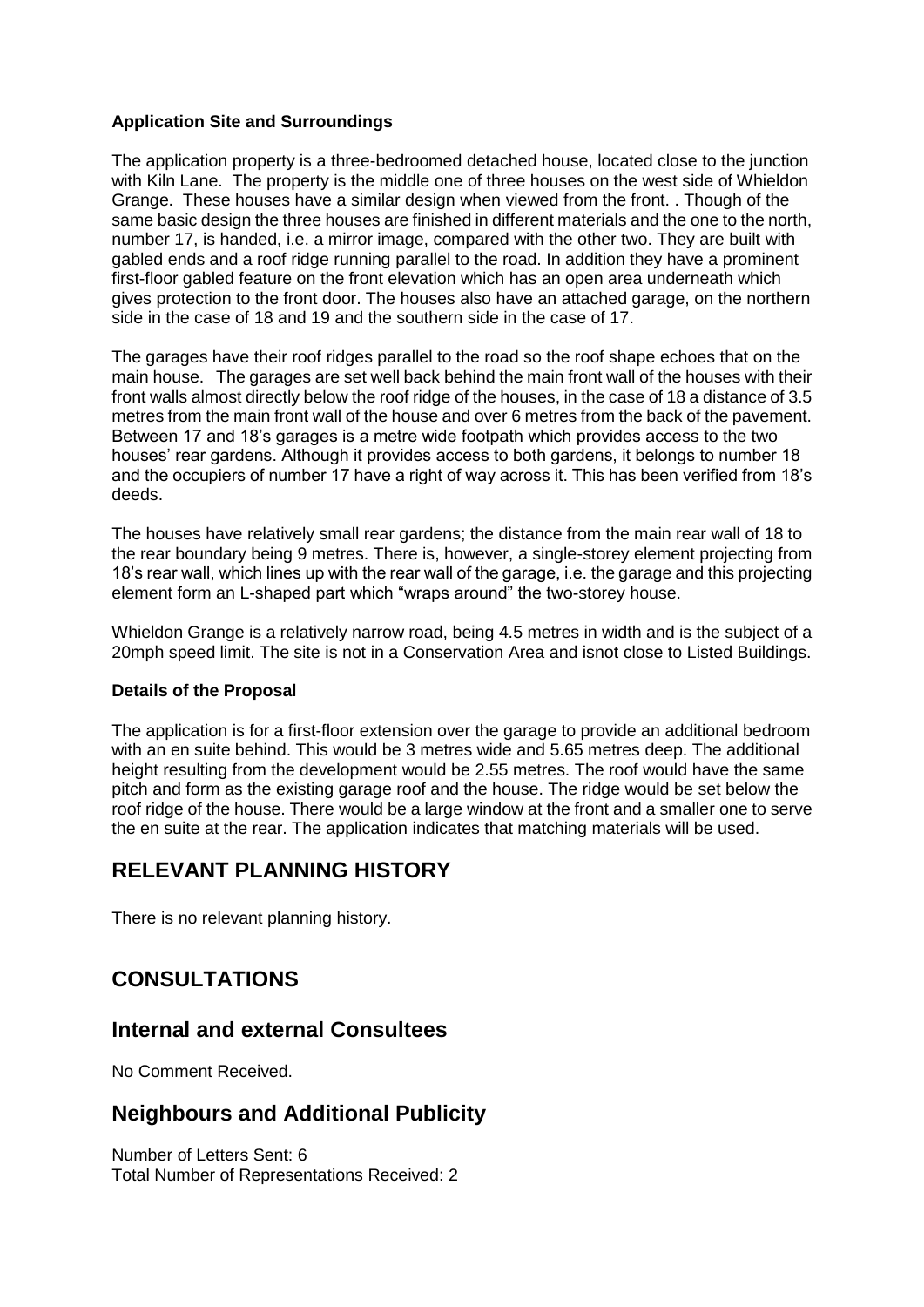Date Site Notice Expired: Date Press Notice Expired:

## **Summary of Representations Received**

2 objections from the local residents are received. Their objection reasons are summarised as follows:

Concern about construction vehicles parking; they cannot park on the pavement and parking on the road will make it tight for other traffic; would not expect any vehicles to park outside own home, concerned about construction dust and dirt as spend a lot of time in their garden; would not be very nice during summer if work carried out then; loss of privacy in garden from workers overlooking. ,

Difficulties with traffic using Whieldon Grange will be exacerbated, risk to children using slope in road for cycles, skateboards, etc; road is a pedestrian throughfare for Henry Moore Primary School, students using the bus, Kiddi Caru Nursery and Harlow Common and pavement parking causes walking in the road, builderspaid strict attention to the design of their houses and the layout of their development, houses with 4 bedrooms have two parking spaces plus a garage, cars parked in front of 18 restrict access to their own driveway; roofline will be above what was intended spoiling the builder's original intentions; will be overbearing to no 17, likely loss of parking space during construction, blocking road and pavement during construction, difficulty leaving driveway during construction.

# **PLANNING POLICY**

The following polices of the Harlow Local Development Plan (2020) are relevant to this application:

PL1- Design Principles for Development PL2 - Amenity Principles for Development IN3 - Parking Standards

# **PLANNING STANDARDS**

National Planning Policy Framework (NPPF) (2019) - sets out the Government's key economic, social and environmental objectives and the planning policies to deliver them. These policies will provide local communities with the tools they need to energise their local economies, meet housing needs, plan for a low-carbon future and protect the environmental and cultural landscapes that they value. It seeks to free communities from unnecessarily prescriptive central government policies, empowering local councils to deliver innovative solutions that work for their local area.

# **Supplementary Planning Documents/Current Planning Guidance**

The Harlow Design Guide SPD (2011) The Essex Parking Standards: Design and Good Practice (2009)

# **Summary of Main Issues**

As this is an application to extend a residential property in a residential area, the principle of the development is acceptable. As with most domestic extensions, the issues to be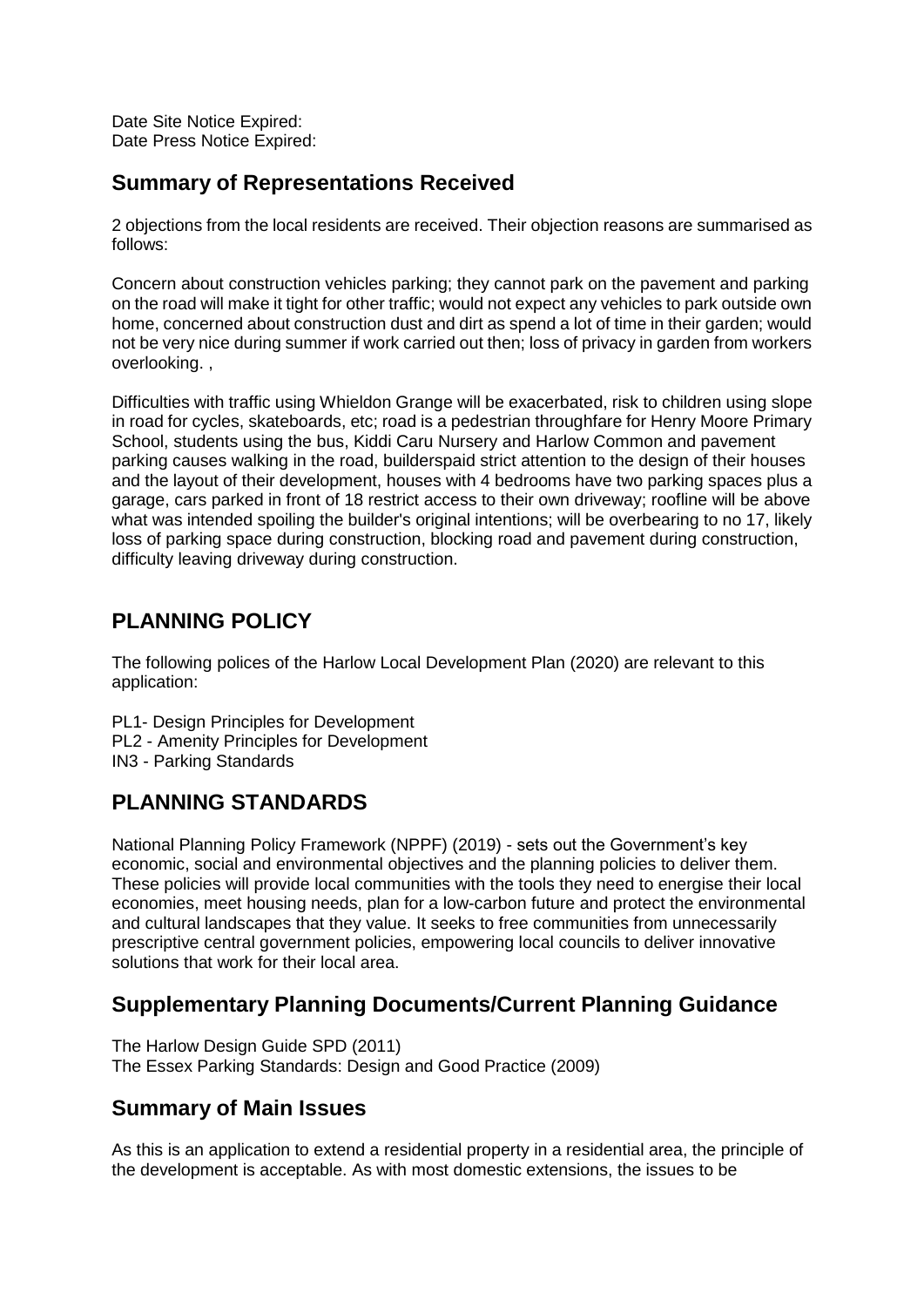considered are the appearance of the proposal and impact on neighbours. As neighbours have raised issues of parking and construction impacts, it is also necessary to consider these.

#### **Appearance**

Policy PL1 of the Harlow Local Development Plan 2020 (HLDP) and Principle DG47 of the Harlow Design Guide SPD state that proposals for householder developments should respect the size, grain, height, materials, features and layout of the building to be extended. Extensions should be subordinate to the host property. The Design Guide also states that first-floor extensions on detached houses should be set in at least a metre from the side boundary to avoid a terracing effect

The proposed extension is considered to relate satisfactorily to the host dwelling host dwelling; the windows on the extension lining up with those on the house itself and the extension's roof form echoing that of the house. There will be some erosion of the gap at first-floor level between 17 and 18.. However, as the footpath between 17 and 18 is in 18's ownership and this footpath is exactly a metre wide, a metre gap would be retained. Because 17's boundary is with the northern side of the footpath, any first-floor side extension proposed on that house in the future would have to be at least a metre away from the footpath. Such an extension would be somewhat narrow and if one were proposed there would still be the two-metre separation required by the Design Guide between first-floor extensions. Thus, though there would be some loss of separation between 17 and 18 at first-floor level, it is not considered this would justify refusing the application. The proposal would therefore retain the gaps between properties and would be in accordance with the Design Guide.

One neighbour has criticised the height of the extension roof, but it is below the height of the main house roof so the extension appears subservient. The extension's roof height is therefore considered acceptable. The proposal is therefore considered to comply with the Design Guide and Policy PL1 of the Local Plan.

As this extension is on one side of the house, the only neighbour likely to be significantly affected in terms of loss of light or outlook or overlooking is the house to the north, number 17. The occupiers have not objected to the application. The house has a ground floor side-facing window which serves a cloakroom and another at first-floor level which serves the landing and stairs. These are not habitable rooms. Thus, though they would lose some light, this would not justify refusing the application. The extension does extend beyond 17's main rear wall, slightly less than two metres, and have a limited impact on their first-floor windows. This will be a very limited impact, however, because of the separation resulting from the footpath and 17's garage. Furthermore, the nearest first-floor windows serve bathrooms. Thus, the proposal would not affect any of 17's habitable rooms and therefore the proposal is considered to comply with Local Plan Policy PL2.

#### **Parking**

The house has two parking spaces, one in the garage and one in front of the garage. The proposal increases the number of bedrooms in number 18 from three to four. The Essex County Council Parking Standards specify one space for single-bedroom dwellings and two spaces for those with two or more. Thus, there would be no breach of the standards. Furthermore, Whieldon Grange is a relatively narrow road designed to discourage fast driving and it is subject to a 20mph limit. Whilst parking on the road or pavement could cause some inconvenience it is not likely to result in major accidents. Given the proposal does not result in a breach of the parking standards and the restricting nature of the road, it would not be possible to justify refusing the application on the basis of parking provision and therefore a breach of Local Plan Policy IN3.

#### **Construction Impacts**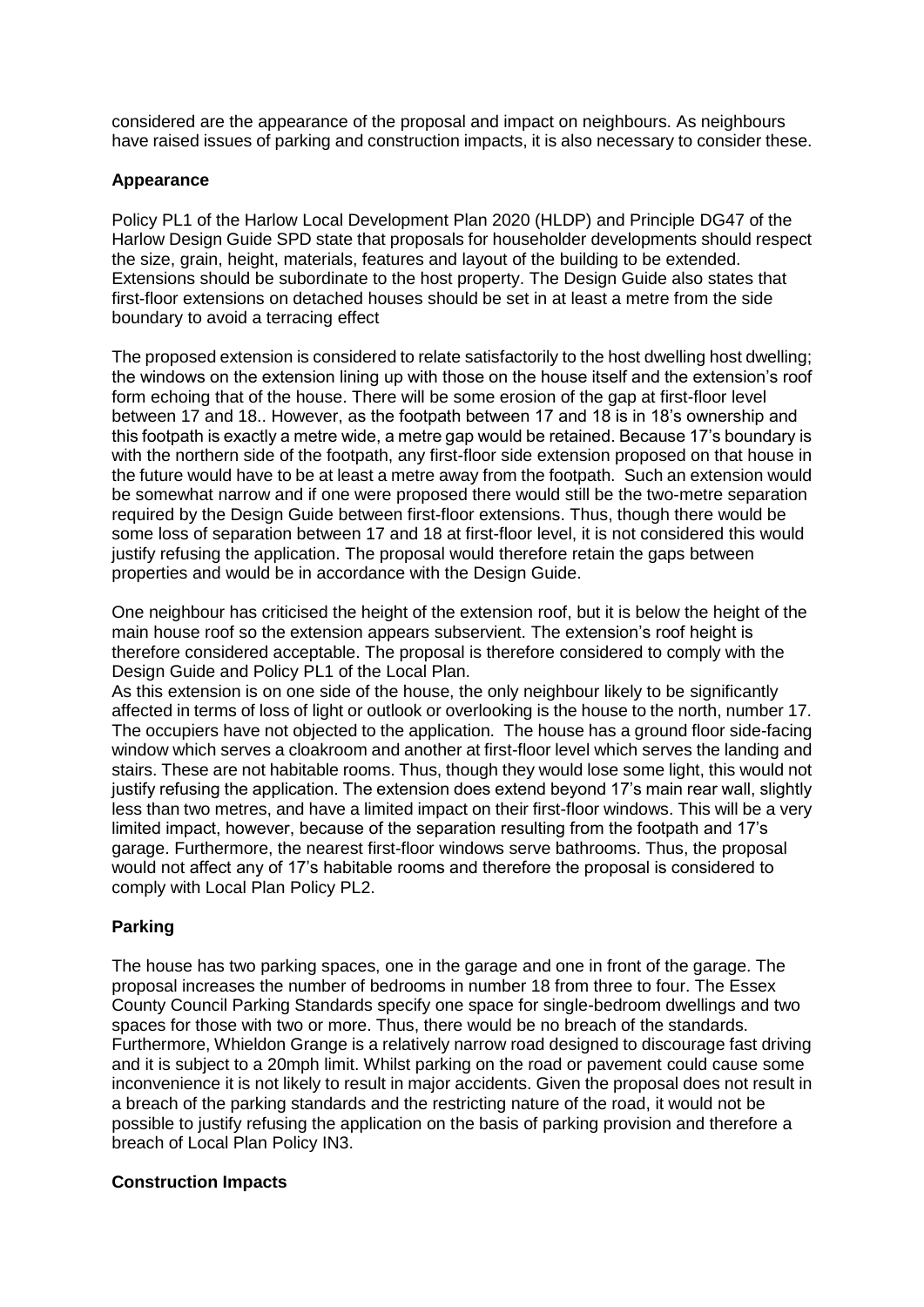Given the tight nature of the development and the narrowness of the road, some disruption will inevitably occur during construction. This, however, is a small-scale scheme and the construction period would be relatively short. Such issues arise with all minor building works, but it is not reasonable to refuse applications for them for such reasons. In this instance, however, the development is quite a tight one with houses close together and the road is relatively narrow. Furthermore neighbours have raised concerns about construction impacts. In this instance, unusually for a small-scale scheme, it is considered appropriate to impose a condition requiring the approval of a construction management plan. The applicant has agreed to this – this is a legal requirement as the condition requires the approval of a scheme before works commence. The scheme would cover all relevant aspects of working such as hours of operation, but what will be particularly important is it will need to control parking of construction and contractor's vehicles. It is envisaged they would only be brought to the site for loading and unloading and, once this has been completed, parked elsewhere.

### **Equalities Impact**

Section 149 of the Equality Act 2010, which came into force on 5th April 2011, imposes important duties on public authorities in the exercise of their functions, including a duty to have regard to the need to:

"(a) eliminate discrimination, harassment, victimisation and any other conduct that is prohibited by or under this Act;

(b) advance equality of opportunity between persons who share a relevant protected characteristic and persons who do not share it;

(c) foster good relations between persons who share a relevant protected characteristic and persons who do not share it."

For the purposes of this obligation the term "protected characteristic" includes:

- age;
- disability;
- gender reassignment;
- pregnancy and maternity;
- race;
- religion or belief;
- sex;
- sexual orientation.

The above duties require an authority to demonstrate that any decision it makes is reached "in a fair, transparent and accountable way, considering the needs and the rights of different members of the community and the duty applies to a local planning authority when determining a planning application.

Officers consider that the application does not give rise to any concerns in respect of the above.

# **CONCLUSIONS**

The proposal is considered to be acceptable in appearance terms and it does not significantly affect neighbours in terms of loss of light or outlook or overlooking. It complies with the Essex County Council Parking Standards. Thus, the proposal is considered to comply with Policies PL1, PL2 and IN3 of the Local Plan and approval is recommended.